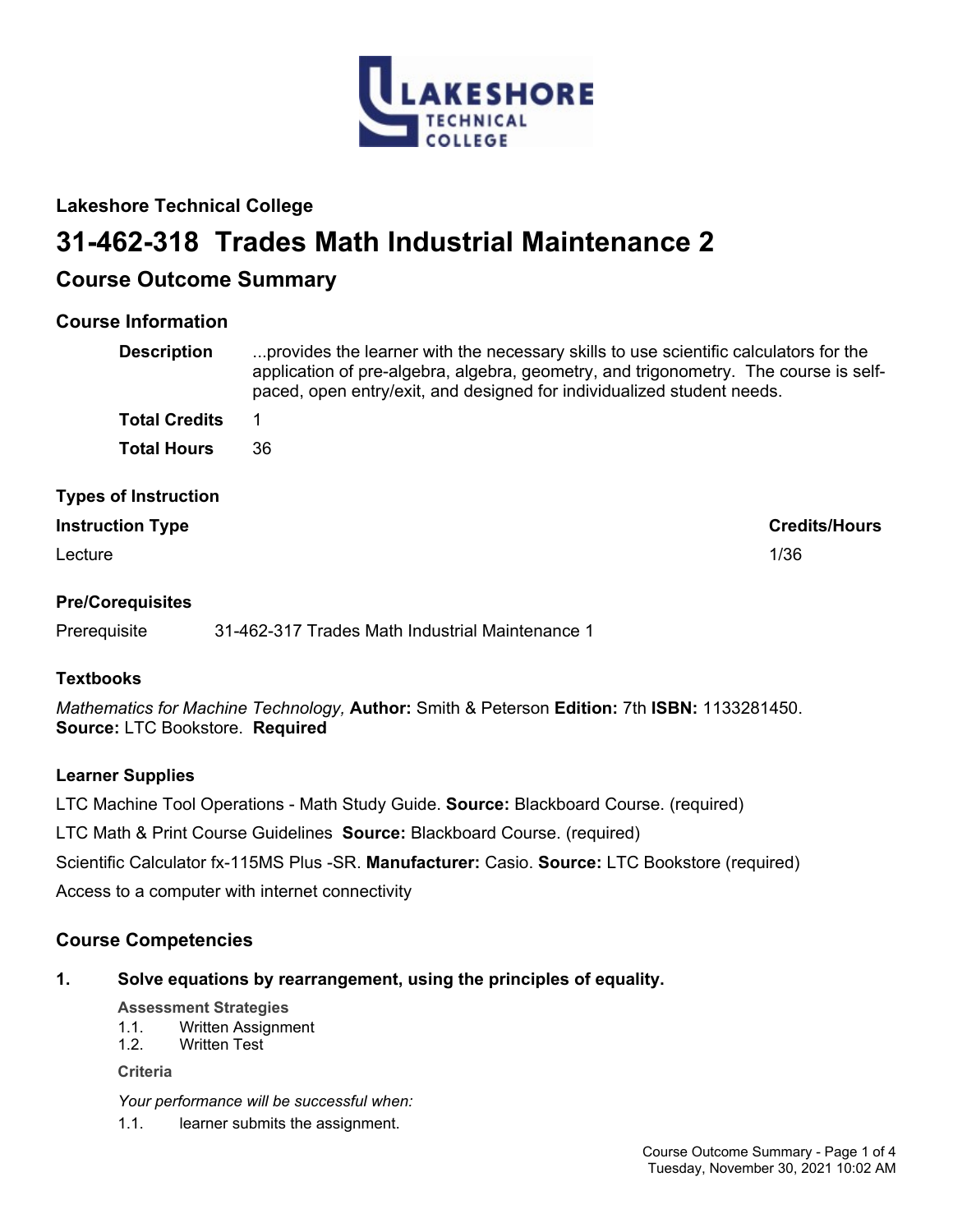- 1.2. you can solve equations by rearrangement, using the principles of equality.
- 1.3. learner completes the unit test.

**Learning Objectives**

- 1.a. Perform individual operations of addition, subtraction, multiplication, division, powers, and roots with decimals using a calculator.
- 1.b. Express word problems as equations.
- 1.c. Solve simple equations using logical reasoning.
- 1.d. Solve equations involving the principles of equality.
- 1.e. Rearrange formulas in terms of any letter value.
- 1.f. Substitute values in formulas and solve.
- 1.g. Solve direct and inverse proportions.

#### **2. Solve problems involving lines and angular measure.**

**Assessment Strategies**

- 2.1. Written Assignment
- 2.2. Written Test

#### **Criteria**

#### *Your performance will be successful when:*

- 2.1. learner submits the assignment.
- 2.2. you can solve angles and sides of triangles.
- 2.3. learner completes the unit test.

#### **Learning Objectives**

- 2.a. Solve problems that involve combinations of roots with other basic arithmetic operations.
- 2.b. Solve problems consisting of combinations of operations by applying the order of operations.
- 2.c. Perform individual operations of addition, subtraction, multiplication, division, powers, and roots with decimals using a calculator.
- 2.d. Add, subtract, multiply, and divide angles in terms of degrees, minutes, and seconds.
- 2.e. Express decimal degrees as degrees, minutes, and seconds.
- 2.f. Express degrees, minutes, and seconds as decimal degrees.
- 2.g. Compute compliments and supplements of angles.
- 2.h. Identify different types of angles.
- 2.i. Determine unknown angles in geometric figures using the principles of opposite, alternate interior, corresponding, parallel, and perpendicular angles.
- 2.j. Identify different types of triangles.
- 2.k. Determine the unknown angles based on the principles that all triangles contain 180 degrees.
- 2.I. Identify corresponding parts of triangles.
- 2.m. Compute angles and sides of isosceles, equilateral, and right triangles.
- 2.n. Determine interior angles of any polygon.

## **3. Solve right triangles problems using trigonometry.**

#### **Assessment Strategies**

- 3.1. Skillbuilder Exercise
- 3.2. Written Test

#### **Criteria**

#### *Your performance will be successful when:*

- 3.1. learner submits the assignment.
- 3.2. you can solve the functions of angles.
- 3.3. learner completes the unit test.

#### **Learning Objectives**

- 3.a. Identify the sides of a right angle triangle with reference to any angle.
- 3.b. State the ratios of the six trigonometric functions in relation to given triangles.
- 3.c. Find functions of angles given in decimal degrees and degrees, minutes, and seconds.
- 3.d. Find angles in decimal degrees and degrees, minutes, and seconds.
- 3.e. Compute an unknown angle of a right triangle when two sides are known.
- 3.f. Compute an unknown side of a right triangle when an angle and a side are known.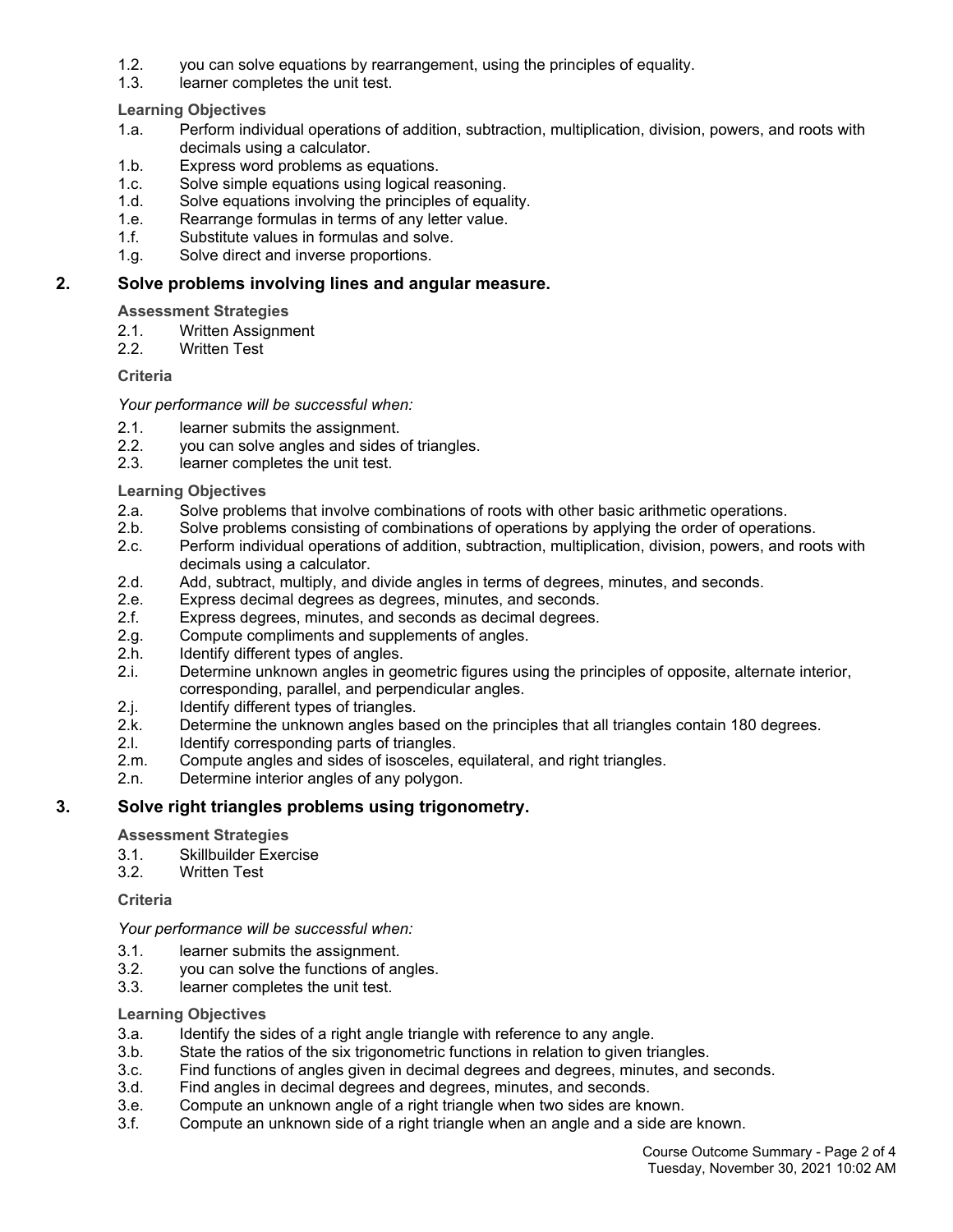- 3.g. Identify different types of triangles.
- 3.h. Determine unknown angles based on the principle that all triangles contain 180 degrees.
- 3.i. Identify corresponding parts of triangles.
- 3.j. Identify similar triangles and compute unknown angles and sides.
- 3.k. Compute angles and sides of isosceles, equilateral, and right triangles.
- 3.l. Determine interior angles of any polygon.

#### **4. Solve geometry problems for area and volume.**

#### **Assessment Strategies**

- 4.1. Written Assignment
- 4.2. Written Objective Test

#### **Criteria**

*Your performance will be successful when:*

- 4.1. learner can solve area and volume problems
- 4.2. learner submits written assignment

#### **Learning Objectives**

- 4.a. Express decimal degrees as degrees, minutes, and seconds.
- 4.b. Express degrees, minutes, and seconds as decimal degrees.
- 4.c. Convert between customary and metric area measures.
- 4.d. Compute areas, lengths, and widths of rectangles.
- 4.e. Compute areas, bases, and heights of parallelograms.
- 4.f. Compute areas, both bases, and heights of trapezoids.
- 4.g. Compute areas of complex figures containing two or more common polygons
- 4.h. Compute areas of triangles given the base and height.
- 4.i. Compute areas of triangles given three sides.
- 4.j. Compute bases, and heights given triangle areas.
- 4.k. Compute areas, radii, and diameters of circles.
- 4.l. Compute the areas, radii, and central angles of sectors.
- 4.m. Compute areas of segments.
- 4.n. Compute the volume of prisms and cylinders.
- 4.o. Compute heights and base areas of prisms and cylinders.
- 4.p. Compute weights of prisms and cylinders.
- 4.q. Compute volumes of pyramids and cones.
- 4.r. Compute heights, bases, and weights of pyramids and cones.
- 4.s. Compute volumes of frustums of pyramids and cones.
- 4.t. Compute heights, bases, and weights of frustums of pyramids and cones.<br>4.u. Compute volumes of spheres.
- Compute volumes of spheres.
- 4.v. Compute capacities and weights of spheres.

#### **5. Solve simple practical machine application problems.**

#### **Assessment Strategies**

- 5.1. Skillbuilder Exercise
- 5.2. Written Test

#### **Criteria**

#### *Your performance will be successful when:*

- 5.1. learner submits the assignment.
- 5.2. you can solve practical right triangle problems with applied trigonometry.
- 5.3. learner completes the unit test.

#### **Learning Objectives**

5.a. Solve simple machine technology problems that require the projection of auxiliary lines and the use of geometric principles and trigonometric functions.

#### **6. Solve oblique triangles.**

#### **Assessment Strategies**

- 6.1. Written Assignment
- 6.2. Written Objective Test